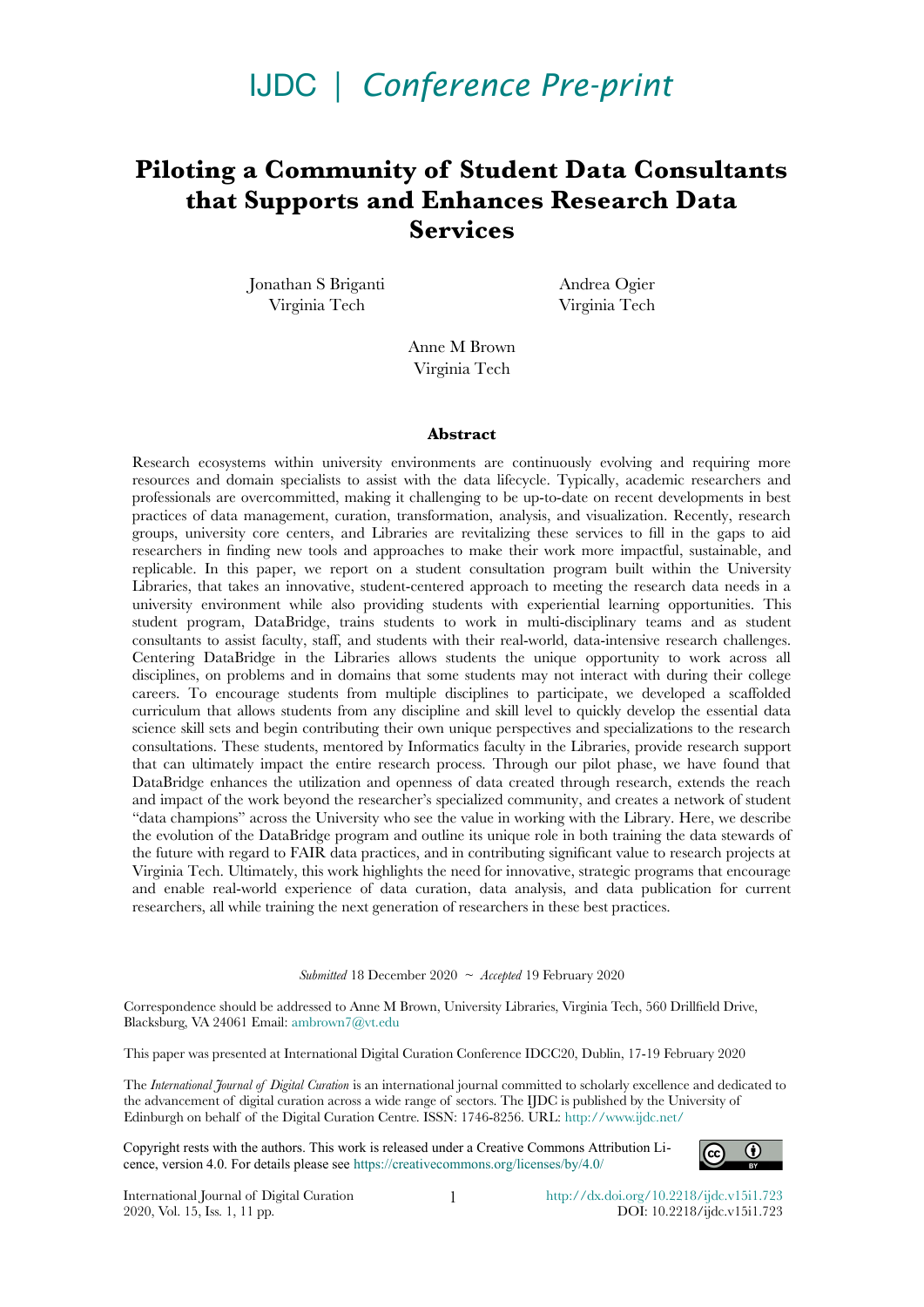# **Introduction**

#### Statement of Problem

In a previous paper (Brown et al, 2018), we describe the data and informatics services offered by the University Libraries at Virginia Tech. These services were developed and updated in response to identifed researcher needs. As we began to scale the consulting services described in Brown, et al. to match the needs of researchers in a university setting, we quickly realized that based on the number of personnel, we had a choice to make: either focus on cultivating more advanced, in depth research partnerships, or focus on achieving a breadth of service across the University. Often, our consultants are concurrently working with several partners on campus while also contributing to other University Library initiatives such as digital literacy and data education. In essence, we found ourselves confronted by the very problem we were trying to solve: like the researchers we were trying to assist, we also needed a solution that would scale effectively and allow us to support the "T" shape of breadth and depth across the research ecosystem (ibid.). Recognizing the need for more resources, specifcally in individuals trained in data wrangling, visualization, and analysis, but with limited funding sources to hire more specialized, advanced-degree holding consultants, we looked towards the willing workforce present at the university - the students.

Utilization, cleaning, analysis, visualization, and curation of data are quintessential skills for students entering the workforce<sup>[1](#page-1-0)</sup>, regardless of discipline. Many students seek opportunities to participate in skill-building, resume-supporting positions. At Virginia Tech, the emphasis on undergraduate research and experiential education is becoming more of a driving force for students to gain hands-on, applied skills to make them more competitive for the job market, professional schools, and beyond (Börner et al, 2018). Although undergraduate research as a feld has developed multiple on-boarding, compensation routes, and beneft structures to student and advisor (Hayward et al, 2017), students most commonly receive class credit that impacts their overall GPA and credits towards graduation. A smaller percentage of students are able to be hired for wage or summer fellowships that provide monetary compensation. Unfortunately, given the breadth of backgrounds and fnancial needs, many students are not able to fully participate in undergraduate research due to the necessity of monetary compensation and the small number of paid research positions. Often in these situations, a limit is also placed on the number of students able to join any one program, and these programs are in high demand (Linn et al, 2015). Many undergraduate research programs and labs have only a small number of positions, and even fewer offer the option for either paid or credit-based work. At a large, statefunded, R1 research institution, these positions and experiences are not feasible for all students to participate (Desai et al, 2008), and often completely out of reach for students from underrepresented and marginalized groups. While DataBridge cannot solve all these systemic problems at the university level, our program seeks to actively recruit students who may not have a clear path towards these experiential, hands-on opportunities, which have proven vital to their post-undergraduate successes (Lopatto, 2004; Healey, 2005). We have organized and designed the program pilot of DataBridge to begin to address some of these institutional challenges in order to create resources for further adaptation, to support students from any major, and to utilize hierarchical mentoring for scaling and student professional development. A structured approach (Brown et al, 2016), multiple types of project engagement opportunities

<span id="page-1-0"></span><sup>1</sup> Committee on Future Career Opportunities and Educational Requirements for Digital Curation; Board on Research Data and Information; Policy and Global Affairs; National Research Council. Preparing the Workforce for Digital Curation. Washington (DC): National Academies Press (US); 2015 Apr 22. 4, Preparing and Sustaining a Workforce for Digital Curation. Available from: <https://www.ncbi.nlm.nih.gov/books/NBK293662/>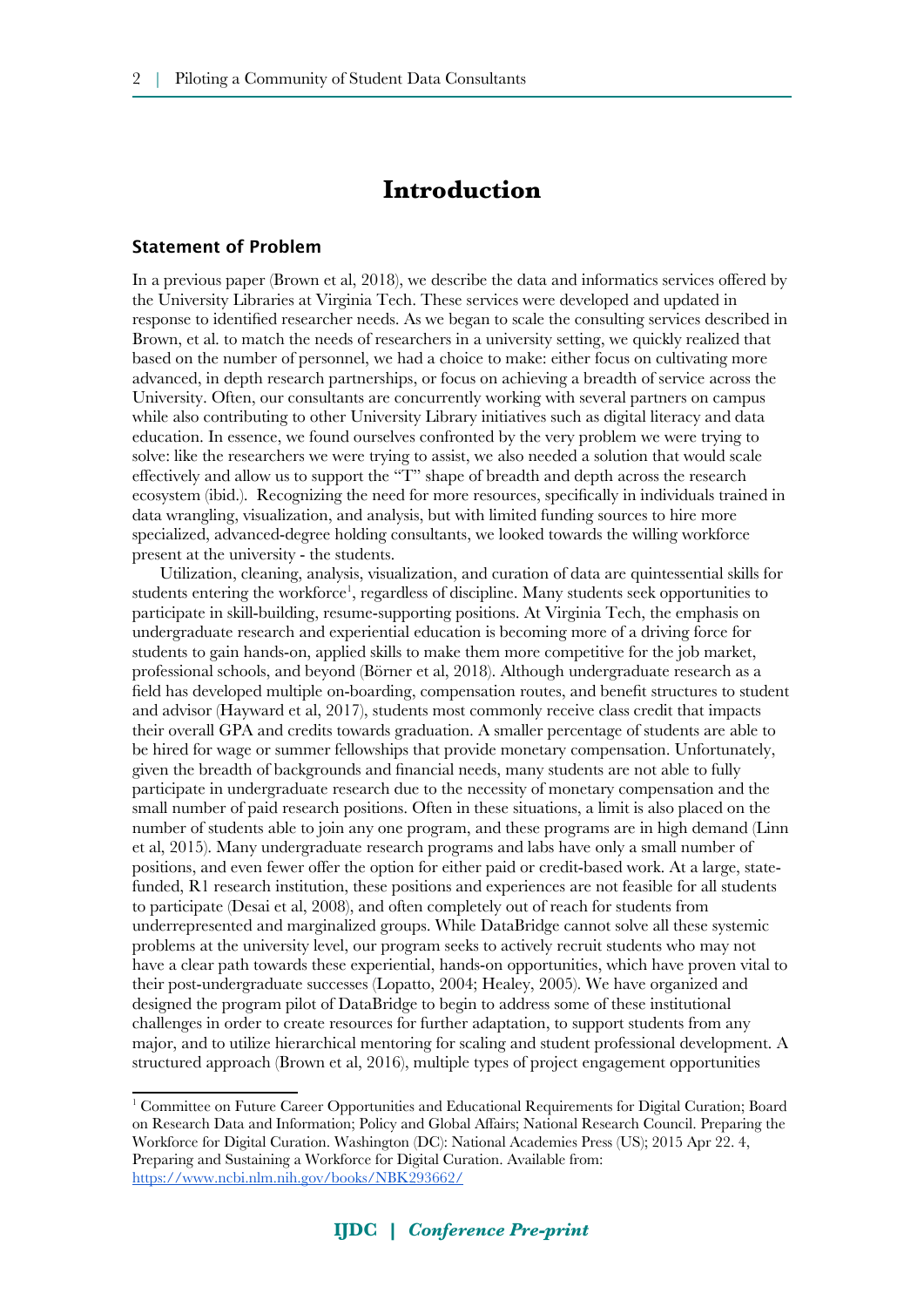(e.g. long-term, student-derived, consultation-based, or knowledge building projects), and a focus on the development of workforce skills are core features of the program to-date.

As DataBridge grows, we anticipate that offering students the ability to choose their method of compensation, dependent on resources, will help us encourage, support, and promote equity for students of underrepresented, underprivileged, and underserved groups on campus. Taking into account these pedagogically-backed questions and theories on undergraduate research and high-impact practices (HIPs) for students has already proved requisite in our pilot deployment of DataBridge. While the original "need" of DataBridge was to provide researchers with more human power to aid with their expressed research data needs, we sought to incorporate these pedagogical practices early in program design to create a sustainable, valuable to students, and scalable program. With the tenants of using, fnding, analyzing, visualizing, and curating data of any kind and from any discipline, we hope to support and grow these necessary workforceready, durable skills for all students participating and positively infuence the next generation of individuals using data in their chosen majors and domains. Herein, DataBridge addresses the growing needs of the research data community, regardless of discipline, by providing pedagogically-backed, HIP experiences for students to aid in current, on-going research data projects, and to also serve as a starting point for training cohorts of students in data best practices.

# **Evolution of DataBridge**

Building on the successes of the data visualization studio in University Libraries (Ogier, et al 2018), and the known need of researchers for assistance and partnership on their data and computation heavy projects, we designed DataBridge as a program to train students with a focus on applied, data science skills. While we can train students in basic data science skills, the applied portion is necessary to individually characterize. Critical thinking, "does it make sense" type of logic thinking is necessary to address and provide minimal risk environments for, so that students can authentically grow and develop these skills. After completing a micro-project in the training phase of the DataBridge program, students can then apply those skills to projects the Data Services faculty in University Libraries at Virginia Tech either lead or are consulting and partnering on with more confdence and empowerment to deploy best practices regarding the project.

Using a framework and a scaffolded approach, we sought to align two needs of the university - to provide more sophisticated and embedded research services while utilizing and training a student workforce to aid in the "heavy lifting" some research projects require. This program has been named "DataBridge", in an effort to provide "bridging" services that connect data experts in service-based units to the research and teaching community at a university, as well as providing a "bridge" for students between knowledge gained in their courses and the practical application of that knowledge in their careers. Here, we describe the role of such a program on the data lifecycle at a research university, the skills introduced to students to work in the DataBridge program, and the lessons learned and future implications of such a program in the realm of data curation and education. DataBridge is designed to be adaptable by other institutions and highlight the infuential and impactful role that students can play in research data services and the university. Service units, such as Libraries, IT, and core service centers, can potentially conceptualize how to integrate students into these roles with the structured program we have designed.

Initially, DataBridge was envisioned to support the middle of the data lifecycle, primary data cleaning, transformation, and analysis. Focus was placed on DataBridge students entering the role of an external consultant paired with a project that was underperforming or progressing outside the expected timeline. The student would familiarize themselves with the workfow, tools and technology, and the importance of the work at hand, leaving the domain expertise on the research or research group. As DataBridge moved through the pilot phase, we noted that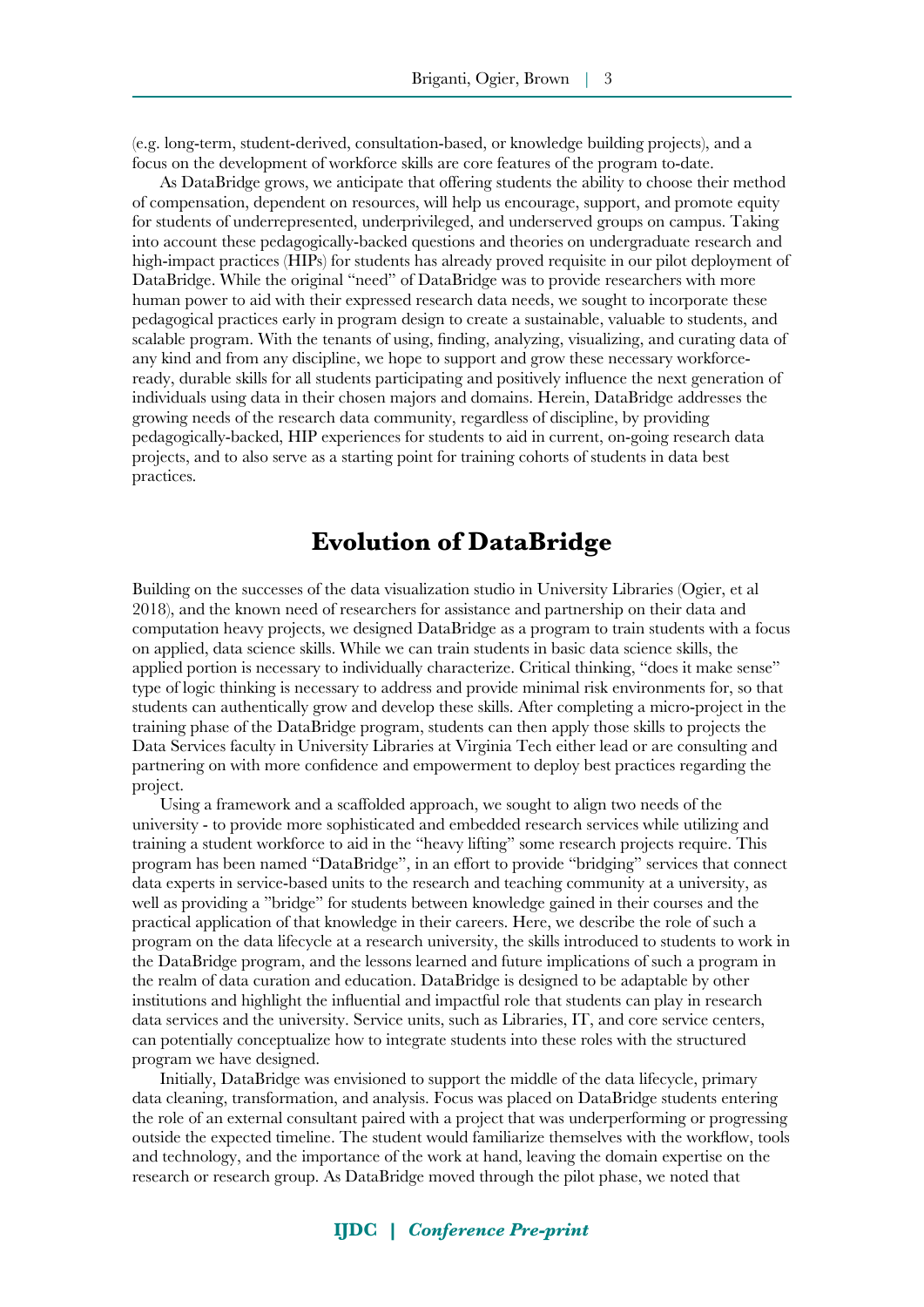projects were consistently not at the stage that the clients assumed or conveyed. Due to unfamiliarity with new concepts, unawareness of past mistakes or potholes, and assorted assumptions, researchers were undertaking projects that ultimately needed auxiliary and unanticipated support to complete, especially revolving around the data of the project. It was realized that DataBridge students could act as consultants, able to jump in at any point in the data lifecycle, including project planning and scoping, data and dataset discovery, data visualization, data wrangling, API usage, digital curation, script production, database prototype and development, and more. Juxtaposed with this was a decision to focus on longer-term, indepth consultations as the core of our services. This enabled Data Services, the department where DataBridge is housed, to get a better foothold on the trajectory of a project, integrate other support services such as Data Management Planning (DMP), spot issues further away (e.g. the types of visualizations requested were not possible with the types of data collected), and provide the student with a more encompassing experiential learning opportunity and exposure to how research works in both the academic and industry setting.

To support the transition to complete data lifecycle support, we created a series of modules that guide students through learning and applying essential data science skills. These modules cover fundamentals of data science, accessing and wrangling spreadsheets, how to ask a question (and then answer it with data), interactive and fat visualizations, data ethics and accessibility, data curation, and programmatic data science. Each student, regardless of background or prior knowledge, is required to complete all modules and deliverables to ensure consistent profciency and equitable practices. In a module, a student will learn the technical skills and then work to apply them to an overarching micro-research project. This micro-research project acts as their experiential project throughout the training phase (e.g. frst semester in the program) and ensures the student can apply the skills gained in a novel environment. Students are encouraged throughout the training phase to identify pro and con points in relation to the feld and the tools used. The curriculum emphasizes the use of tools and techniques that are relevant to their desired career, integrating specialized skill growth naturally in a way that promotes student wellbeing and success alongside digital curation. Currently, we utilize the following programs/languages: MS Excel, R, Python, Tableau, Adobe Creative Cloud, AWS, and JavaScript. These are a main focus, with the instruction to students that other programs, preferably open-source/open-license, could also be used depending on the type and format of data and the desired output. In these cases, we utilize peer-peer and peer-mentor support for these questions, weekly group meetings, and ongoing, shared documentation in our student training materials.

In this way, the resulting trained students enter the working phase of DataBridge with continually developing specialties and interests. The scaffolded process provides fexibility for students to experiment, and provides a stable base of students trained in a wide variety of skills, tools, programming languages, and more. The process of taking any major, requiring foundational skill equilibrium but specialization possibilities, and providing real-world projects continually reinforces the transdisciplinary nature of data science. DataBridge students must function within an environment comprised of vastly different skill sets and backgrounds, mimicking industry expectations.

Pushing forward in the evolution of DataBridge, we are continuing to grow our paid student positions. While this still represents a small subset of our total student population, our ability to pay students, whether by operational or grant funds, provides students with powerful learning opportunities that can help to offset some of the fnancial burden of college education.

# **Impact on Research Data Services**

The role of research data services programs varies across institutes and universities. Often, these services are housed in multiple departments and locations, each of which may offer a wide-range of services and expertise while serving only a select community within the whole. Positioning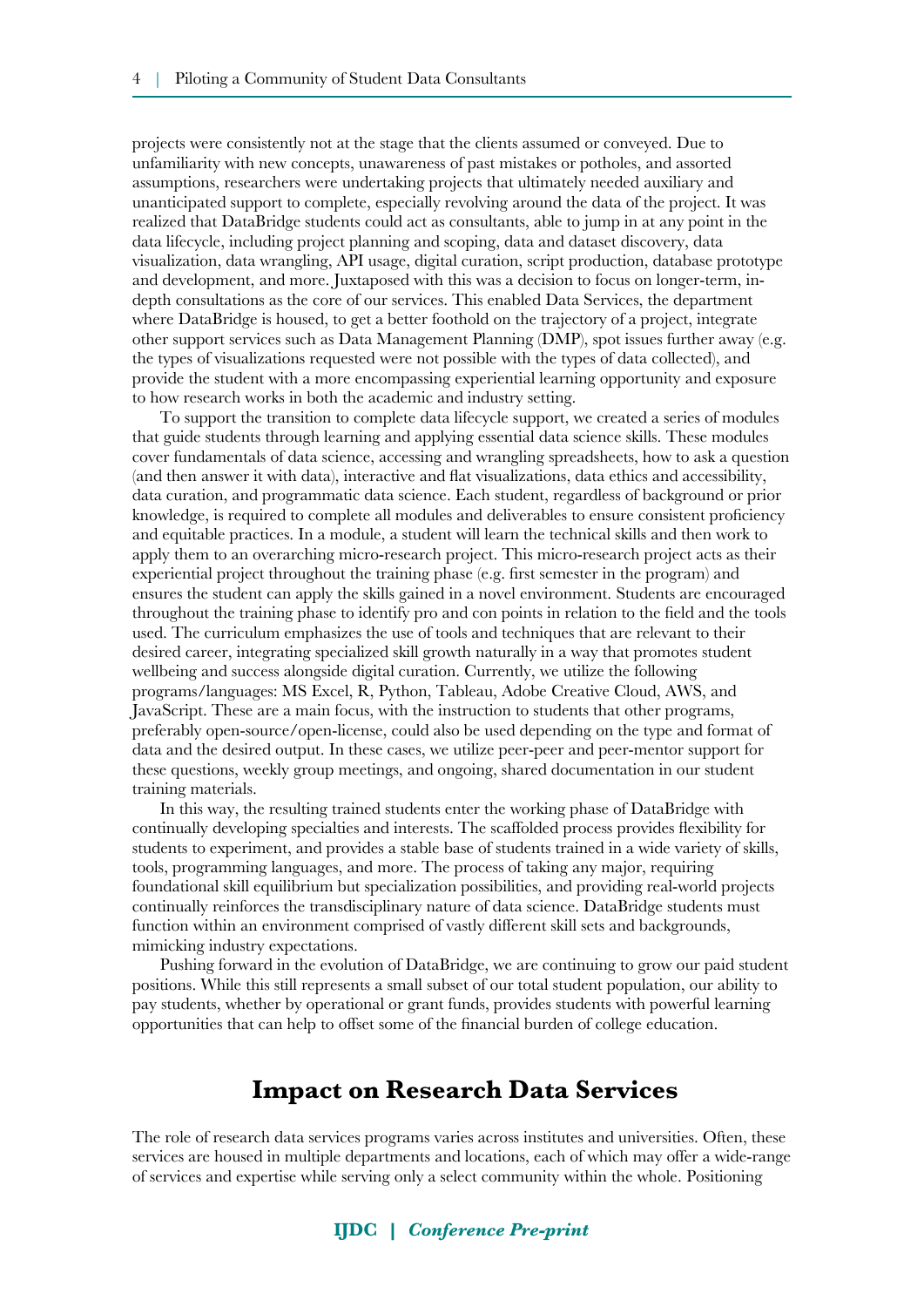DataBridge inside the Data Services unit of an academic research library wholly benefts the entire community in improving research data practices and offers true trans-disciplinary experiences and advantages to both students and faculty. In addition, there are signifcant benefts to research data services, including the opportunity for data management and curation specialists to interact with more individual projects, and to train students, the next generation of researchers, in best practices.

Examples of the infuence of the DataBridge program on Data Services impact include the ability to do more consults and at varying levels of depth. To date, ~30 collaboration or partnership type consultations have been performed with the aid of a DataBridge student. These consultations have ranged in type, service, and discipline. Students have worked on projects that involve creating a database of historical election data, creating a JavaScript-based, CC-BY licensed pKa tool for instructors to use in a classroom,<sup>[2](#page-4-0)</sup> creating open content for using programs and documentation via an Open Science Framework Page,<sup>[3](#page-4-1)</sup> using natural language processing (NLP) on academic and popular sources for trends involving antimicrobial resistance and food safety, fnding and analyzing song lyric data for trends on word uniqueness over time, and more. Two of these projects (pKa Analyzer and Chicago Elections Project) are detailed more below to highlight the student's role in the project. These projects have allowed both the faculty leading DataBridge and the students to keep up-to-date on new tools and techniques, has resulted in four funded grants that include a DataBridge student (seven submitted), and has scaled from 4 students (Spring 2019) to 18 (Spring 2020).

Another area of infuence on research data services is the ability to prototype and pilot new services domains. Often, once a protocol, library, or tool kit is explored, those techniques can be applied more easily and quickly to other consultations. An example of this is natural language processing (NLP). Originally, researchers approach Data Services to access academic papers in batch for a text data mining project. A solution was developed to utilize a program that pulls open-access academic papers as a start to the process for this research project. This would provide a reusable and reproducible aspect than using only behind-the-paywall academic papers. From here, text data mining and NLP processes using both Python and R were utilized, with students determining pros and cons for each program. Researchers were originally surprised on the level of support provided, but it ultimately was necessary as researchers needed more expertise and help in using these types of data analysis (NLP) and visualization. Projects in a different feld have now requested Data Services collaboration in a similar project, where similar protocols can be utilized, ultimately speeding up the process and providing the support needed across campus.

Another area of growth and impact on research data services is database prototyping. Data Services has begun to enhance its service scope, providing database prototyping to the Chicago Elections Project.<sup>[4](#page-4-2)</sup> This type of support service has been long-requested by many faculty, but has not be sustainable given the time, scope, and technical expertise needed. DataBridge faculty developed an extensive questionnaire in order to best assess needs of individuals requesting databases. Often, they might not need a database but rather a place to store data. This aids in the research data services consulting practice and with scope defnition of research projects. These recognition of need for these types of materials (e.g. questionnaires to determine scope) have been useful in also acclimating student consultants to research projects.

Finally, the last area that research data services has been impacted is in the ability to have students do more experimental consults. Sometimes, it is useful to have exploration before committing to a project and to ensure the client knows the experimentation is necessary in order to determine feasibility. Students have done this in determining the use and scope of popular GIS-related programs including kepler.gl, R, and ArcGIS. By having a student explore and present the pros and cons of each program on the same project, it allows consultants and clients make more informed decisions.

<span id="page-4-0"></span><sup>2</sup> <https://databridgevt.github.io/pka-analyzer/>

<span id="page-4-1"></span><sup>3</sup> <https://osf.io/82n73/>

<span id="page-4-2"></span><sup>4</sup> <https://twitter.com/chielections>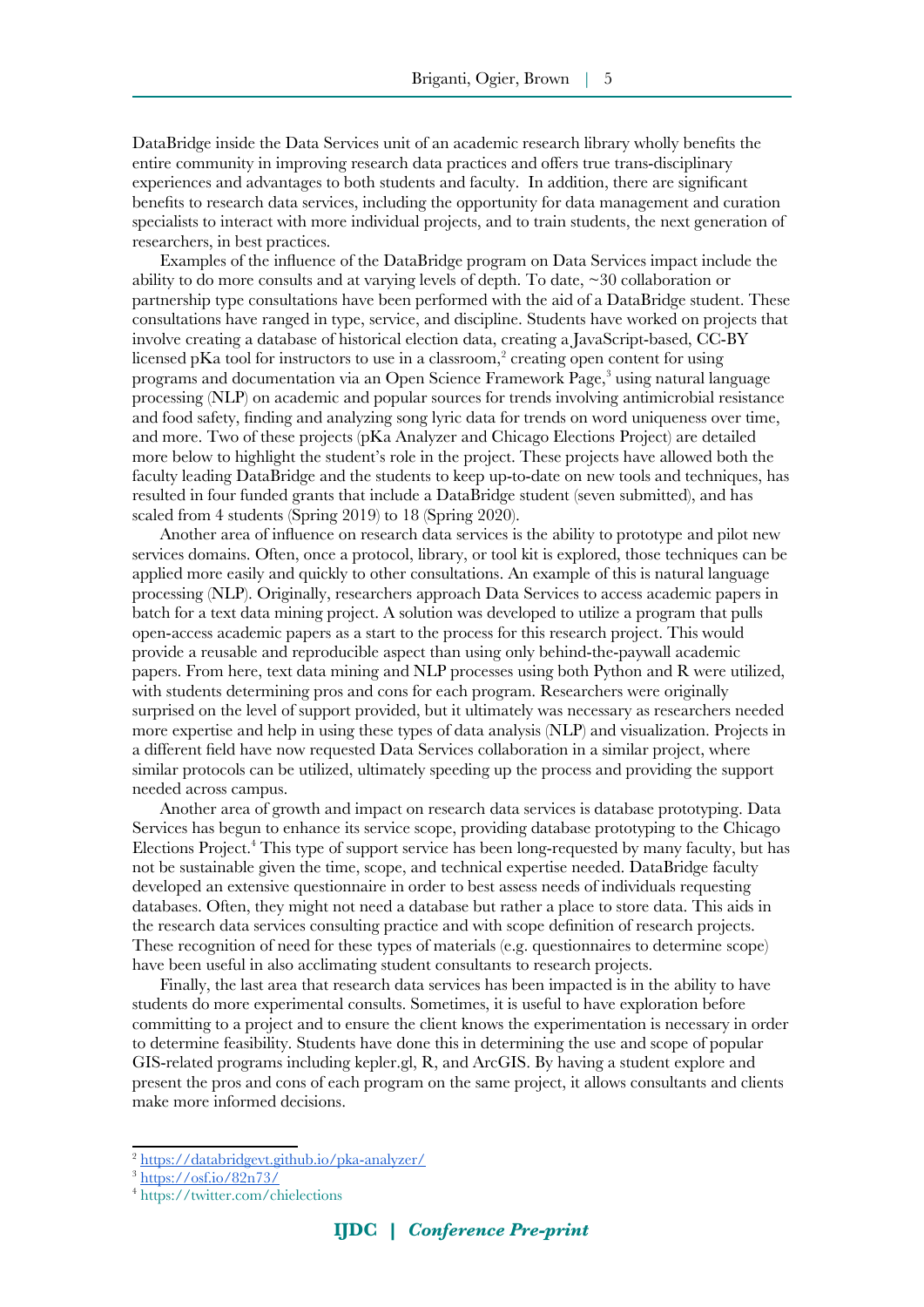#### **Creating a student-centred program**

Experiential education, which involves undergraduate research, internships, service learning, and other high-impact practices as described by AAC&U (Kuh, 2008), can be extremely benefcial for students. While creating DataBridge, we sought to maintain all elements of an experiential experience, similar to one a student would experience in any other department, lab, or environment, and incorporate data science training and pedagogical concepts to enhance program experience. While more "hands" are necessary to support researcher data needs on a university campus, having the program be benefcial, with a focus on student-centered learning, was also an important factor. This necessitated intentional framing and implementation to properly balance both factors.

DataBridge is an embedded student research program built to provide academic and realworld research experiences to undergraduate students and to support high impact practices within the University Libraries. This program connects the theoretical and practical application of data science skills by offering students an opportunity to work collaboratively with a team of interdisciplinary informatics consultants who are solving problems that make research processes more efficient and impactful. Faculty in Data Services oversee these students and are leaders on project collaborations with faculty partners across the University. In this way, students can gain valuable knowledge and experience while faculty can ensure project success. Collectively, as a team, we are more able to provide depth in services that are often sought after by researchers. Uniquely in our department, we have domain-specifc experts that allow further depth and breadth of services to effect to research lifecycle of curating, fnding, using, analyzing, and storing data. However, frst, students must be trained in necessary skills in order to work on consultations and partnership projects. This training should be accessible, universal, and focused on needed and wanted data science tools to solve researcher's data needs.

Training, doing (researching), and refecting are three of the key stages in an experiential experience, as defned by Kolb (2007). To provide a consistent experience within DataBridge, students iterate through the stages of experiential learning in stratifed data-driven skillsets. These skills, broadly, include research data manipulation, visualization, analysis, and database prototyping. Research groups are asking for more training and curriculum for fundamentals such as data wrangling and analysis, while also considering integrating new tools and research plans (primarily visualization tools and quickly iterative databases). By focusing on the foundational data-science skill required to be a data steward, producer, curator, or researcher, we seek to teach undergraduate students' data-driven and problem-solving skills that can be integrated into existing research models. To address these skill gaps and ensure consistent student success, we have created a model for facilitated experiential learning that allows students to grow in responsibilities as skill sets develop.

The model (Figure 1) requires all students to iterate through the same program regardless of skill level or entry point. We have found that this locates gaps in knowledge, provides a consistent foundation, and reduces stigma of working in a 'lower' stratum. In each tier, the student has four goals that must be met before progressing to the next level. These goals are: working through a detailed guide that provides necessary technical skills, a self-refective assignment on the data ethics surrounding the tool or skill set, a group discussion regarding ethics, and an independent case study. These skill-driven goals are coupled with concepts and practices to facilitate this process and maintain an inclusive community of practice for all students.

To monitor independent student progress, we have integrated many concepts from a traditional academic classroom. Such concepts include a syllabus, weekly updates, fnal presentations and papers for all students, as well as refections and deliverables for each training and curriculum set. These aspects -- syllabus, using a learning management system, and weekly updates are essential in our program and its scalability. For anyone replicating or incorporating a similar program with students, it is highly recommended to include these aspects for both student and program director benefts. Students beneft from the structure in that it looks like a typical course and what they are accustomed to in those domains. They equate the same level of

#### **IJDC |** *Conference Pre-print*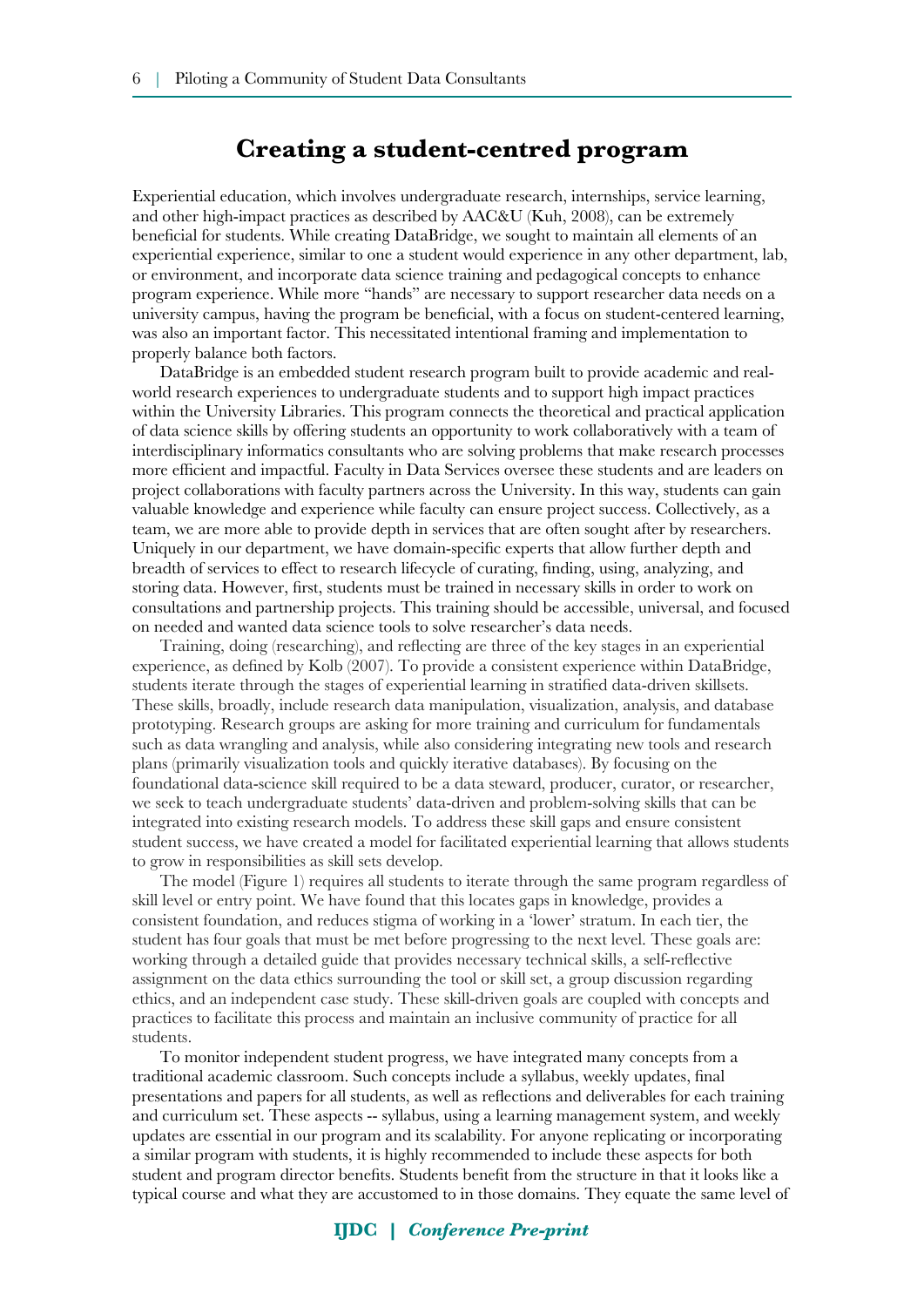dedication and work and can easily access all deliverable due-dates and modules for training as they do a typical college course. This stratifcation of learning and scaffolding provide an environment where students can develop uniquely with room for modifcation as needs arise. Finally, structured approaches are also important in making the program available and inclusive to all students wanting to participate (Tanner, 2013). It is recommended for any institutions or departments wanting to implement a similar program that these aspects be incorporated.



Figure 1. Scheme representation of the DataBridge training and on-boarding process.

Prior to incorporation, it was diffcult to track students, students were often unaware of their progress or how they were doing, and deliverables were not at the level expected. These organization/structured aspects allow students to have and feel a "common" or "familiar" approach when dealing with hard research questions. Curriculum modules and necessary trainings include data tables (wrangling, managing, trend discovery, and program utilization), data visualization (utilizing pre-built software and libraries to accurately visualize information), and programming for data science (using Python, JavaScript, or R to build and use libraries to create and carry out complex queries), with each set acting as a strata in the DataBridge model. We are currently working to make these modules accessible and usable under a CC-BY license after they are appropriately tested out on two cohorts of students. As students complete the DataBridge model, they are partnered with Virginia Tech community members based on the researcher's need, student aptitude, and experiential opportunities. The development of modules is an initial time commitment to the program but decreases over iterations, making the program more sustainable and not requiring more faculty or staff employment.

Ideally, DataBridge serves as a hub for interdisciplinary, data-centric learning, with students engaging in research projects across all disciplines. These research projects stem from research consultations and student-driven collaborations which have promoted the growth of diverse real-world projects for students to complete. We have begun to explore how the students in DataBridge are acting as data stewards or data champions. We have begun to integrate more data ethics into training and into weekly discussions, in addition to planning for a section on DMP training. Our current DMP coordinator is consistently booked with individuals asking for assistance in writing DMPs. We are considering what student support looks like in that role and what kinds of materials we can create that will be better at portraying our messaging surrounding best data practices, incorporating FAIR data principles, and considering the longterm location of data. Regarding the role of a student being a data champion and stewards, we are not necessarily aligned with most technical defnitions. However, what we are observing and promoting is that our students are using and working with data in a variety of contexts, discussing successes and failures in a group environment, and hopefully advocating with their

#### **IJDC |** *Conference Pre-print*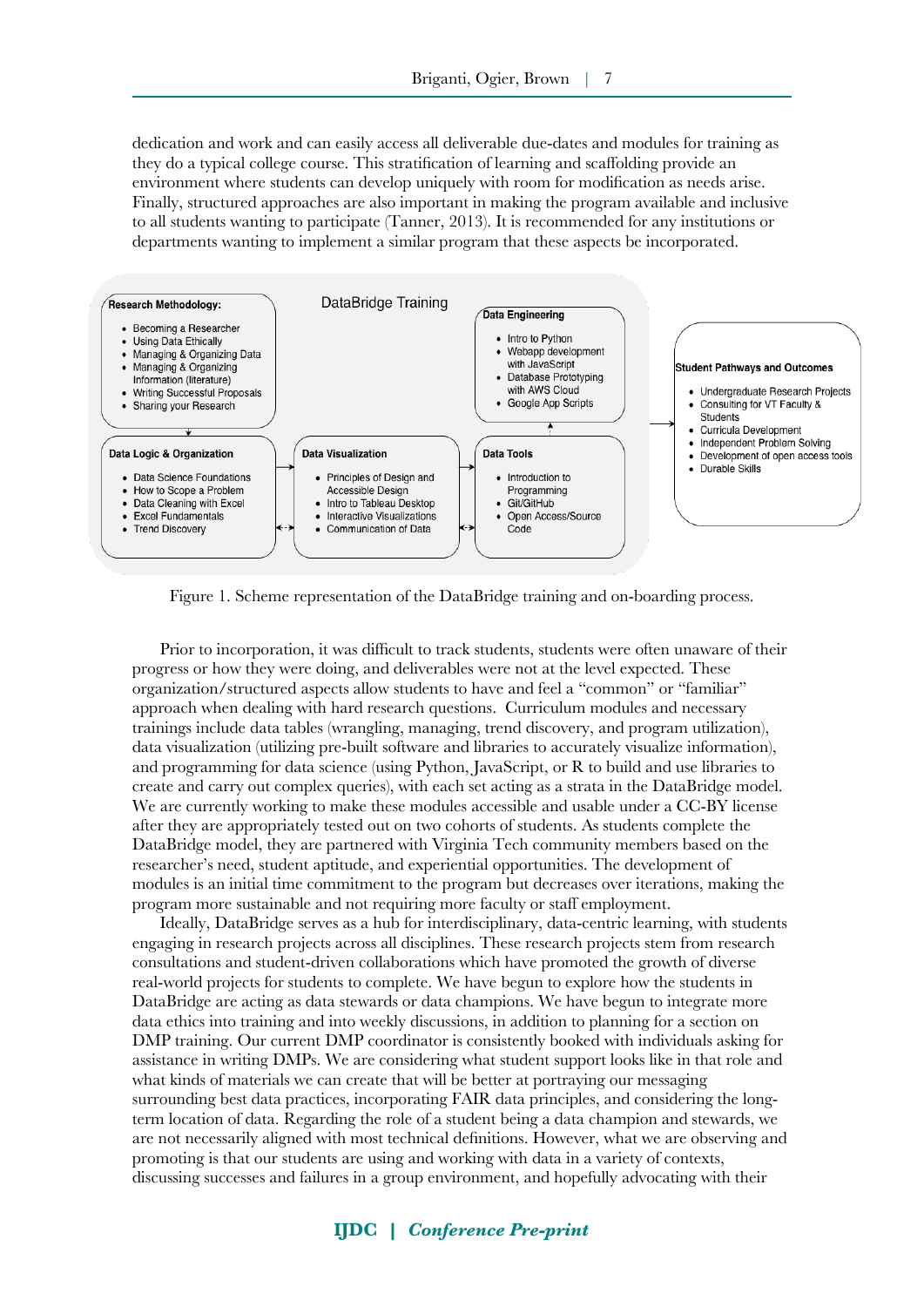peers and in their practices outside our research group. An ideal scenario would be students revamping their current data storage and documentation practices (e.g. data management), telling their peers about their changes and encouraging implementation, and fnally mentioning these learned best data practices in other work or lab environment so other faculty are also aware or more encouraged to participate. This is our current working goal and we are brainstorming ways to collect or capture this process, assess students in their data practices and impact of the program. We currently get many of the refections of "how many times they have overwritten a fle", but we seek to see if we can quantify that behavior changes after participating in DataBridge. Based on refection and qualitative responses, we have indication that this is true, but more formal analysis is the next stage of this program and project.

# **"Bridging" the gap in researcher and student needs**

DataBridge operates in the space between the groups around Virginia Tech that are asking for help with research data and students who wish to develop data science and applied, critical thinking skills. By working in the domain-agnostic space provided by University Libraries, we can connect students with peers and faculty from across the university while also ensuring foundational data skills are consistently taught. The need and desire to work with data is poised only to rise, requiring more hands and minds to work on continually multidisciplinary projects. This requires consultants that can help create solutions across the data-science spectrum. By pairing this technical curriculum with real-world applications, high impact practice (HIP) assessments from AAC&U, and an emphasis on experiential learning, we have added crucial skills and structure into a program that is based on collaborating and enhancing the use of data in an academic university. Once on a project, these interdisciplinary "unstructured" research experiences prepare students to act as problem solvers who are able to iterate and implement their skills rather than knowing single solutions. Additionally, we are providing diverse and robust services to researchers regarding their data and research impact.

To show the current utilization of DataBridge students in the research data lifecycle, we highlight two projects that involve creating, manipulating, analyzing, visualizing, and sharing of data for both academic and public consumption. These projects involve the generation of an online, CC-BY licensed pKa tool for instructors to use in a classroom,<sup>[5](#page-7-0)</sup> and a long-term project seeking to develop a database of Chicago local, state, and federal election data from the 1800's to current.

Students involved in the pKa project were partnered with chemical engineering professor who wanted to create an open-access tool to quickly calculate expected values after an acid-base titration for a course taught to non-majors. This required the DataBridge student to familiarize themselves with titrations, the chemical reactions discussed and data to be incorporated, consider the best language and libraries to use to ensure open-access and accessibility, and to create a JavaScript based tool that could operate as a stand-alone app and as a web app. Design thinking was incorporated into this project and the accessible design of the interface and the student got to experience the full cycle of finding the data (e.g.  $pKa$  values), organizing it into searchable formats, integrating in calculations, and accessible visualizations. This project was presented at the Virginia Tech Institute for Creativity, Arts, and Technology (ICAT) Creativity and Innovation Day 2019. Data that was currently available in 2-D representations in textbooks and indices is now organized and visualized in a way to relate back to concepts discussed in the course and to make learning more intuitive and hands-on, rather than static. The build of the tool allows for the integration of new chemical moieties and values as the instructor or others need, highlighting usability long-term.

The Chicago Elections Project saw students collaborating with historians to create a database and public facing website that houses digitized records of election and voter data for more than 100 years of records. This project required students to develop the best stack choices

<span id="page-7-0"></span><sup>5</sup> <https://databridgevt.github.io/pka-analyzer/>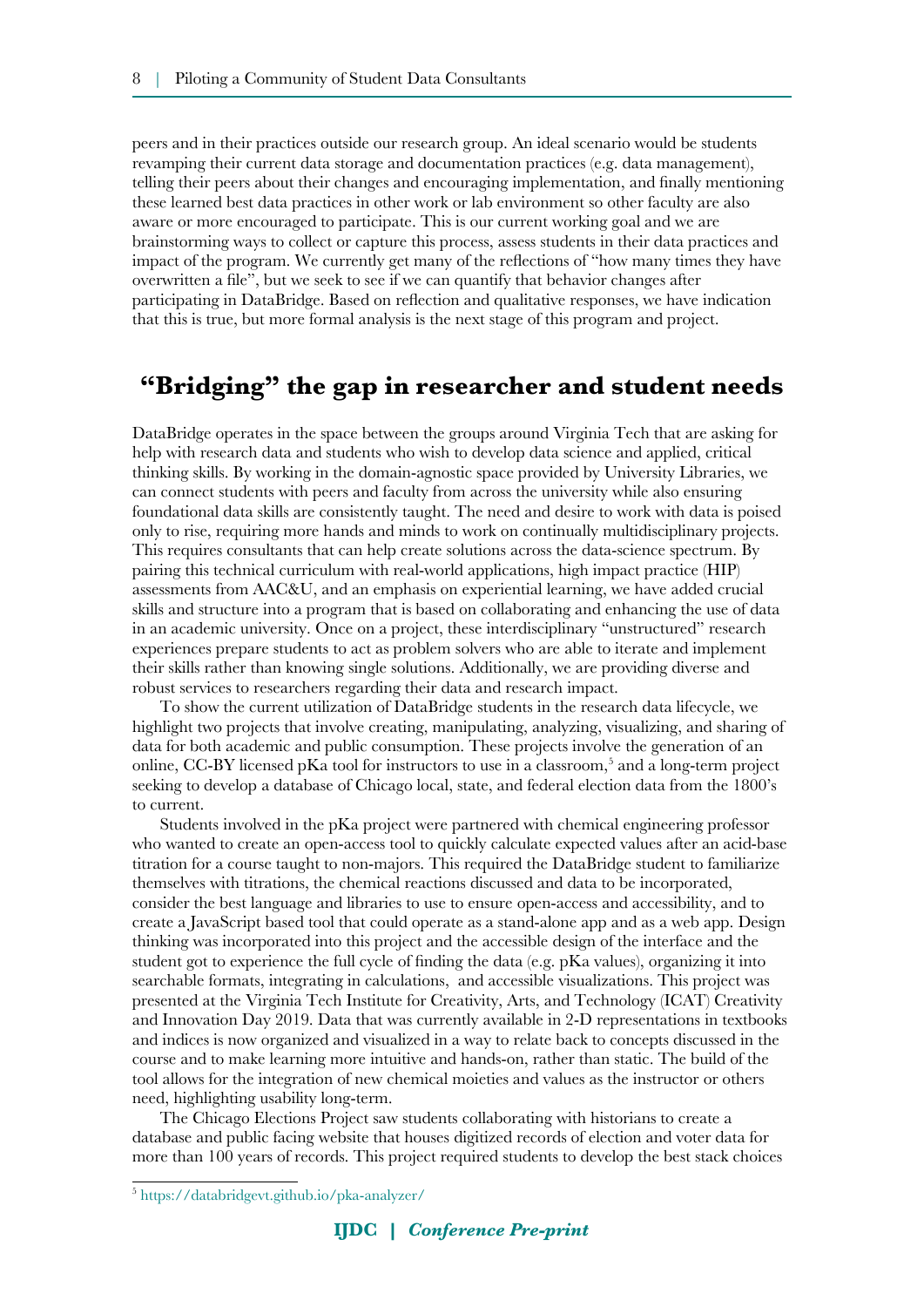for a cloud-based application, develop and maintain data schemas, and create digitization processes that can be readily implemented by people without data-science skills. As this project seeks to incorporate many pieces of data from several sources, that were created largely prior to the idea of digitization practices, students had to refne strategies to account for unexpected edge cases. We have also created GIS-based visualizations of the data, alongside other quantitative analysis and visualizations. While presenting the Chicago elections data alone can provide meaningful access to information, these visualizations help promote interest and questions surrounding the Chicago elections. Long-term plans for this project include further grant submissions to national agencies, partnering with other universities to expand the scope and data content of the project, and recently a small portion of this data has been published via the Virginia Tech repository, VTechData. This project especially highlights the role of digital curation and data longevity.

Both projects pushed students to work outside of their comfort zones, explore domains that is not in their primary major-scope, and work to implement their skill sets in data science in a new feld. Both projects were very well-received by the clients, more collaboration projects initiating with these and referrals to other faculty. Faculty have incorporated the works produced by students into professional presentations, grant applications, and more at this stage in the program. Working with such diverse projects helps students gain confdence, critical thinking skills, and a continually developing appreciation for the vastness of data science. Students working on both projects have or will present at on-campus research symposiums, are now funded via grants that support this work, and are using these opportunities to enhance their resumes and interviews for their next steps after graduation.

#### **Lessons Learned and Future Implications**

Ultimately, this work seeks to discuss the need for more training and support of research data services and how that need is met by engaging students in a formalized, well-curated program hosted through University Libraries. We had two areas to address -- providing more support in the data services domain for researchers and engage students in an authentic inquiry research experience.

Support for the entire research data lifecycle by researchers in a university setting, specifcally deeper engagement by data experts, is of need and request of faculty staff and students. This request and need is observed across disciplines, including social sciences, sciences, engineering, and the humanities and has been met with the expansion and development of Data Services to hire domain-specifc informatics experts. To further match demand, student person power has been employed in order to provide consulting services in the range of consultation, collaboration, and partnership projects. Additionally, we have partnered on several grants that allow us to aid in the broader impacts of these grants by engaging in an education/training impact while also accomplishing research goals. In order to truly impact research data, by training students in best and FAIR data practices, are we able to begin to make a difference in data utilization and sharing.

We have learned the logical and organizational needs for piloting and quickly scaling such a program. Those include treating the experience similar to a course so that students can have structure and solid foundation when approaching sometimes hard-to-solve data challenges. We have incorporated hierarchical mentoring in order to enhance peer-peer networks and provide leadership opportunities for more senior students. Additionally, this allows for program sustainability as well, with peers aiding in the training process and allowing the "team leads" to answer more novice questions which can be time consuming for faculty. To date, students have found success in working in DataBridge and have outcomes such as presenting at local conferences, summer fellowships, and being authors on papers. They also have a much broader sense of data best practices and what data means to them in their classes, feld, and hopefully their futures. We are currently developing more quantitative methods to assess this response and

#### **IJDC |** *Conference Pre-print*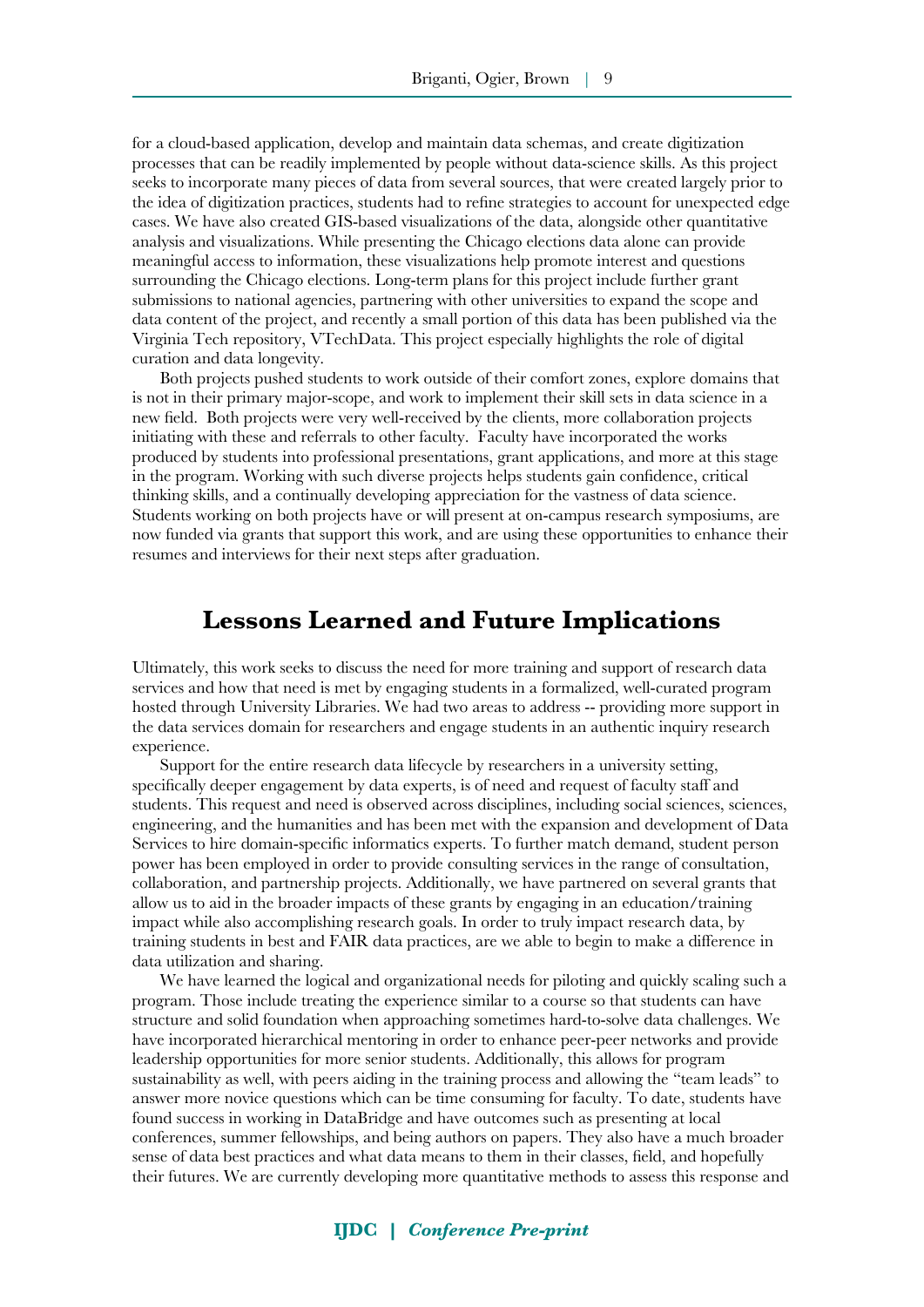anticipated growth in becoming data champions. Qualitative and anecdotal responses to date highlight that students are integrating these practices into their schoolwork, especially emphasized by past issues with data handling that have led to headache. While not ftting the typical defnitions of a data steward or champion, but adding n training in data ethics, management, and the observation of others challenges with data, we hope to have created a cohort-based program of individuals that will be the pioneers in best data practices in their respective felds.

We present here the work on utilization and impact of such a program like DataBridge in research data support services and highlight practices incorporated that have led to scalability and improved student engagement when piloting this program. Future endeavors include creation of quantitative assessments that can showcase the long-term impact of such a program on student workforce development and in research data support services.

#### **References**

- Brown, A.M, Petters, J.L, Porter, N.D., Hilal, A.E. and A.L. Ogier. 2018. SIG Proceedings Paper in word Format. In Proceedings of Practice & Experience in Advanced Research Computing conference, Pittsburg, Pennsylvania USA, July 2018 (PEARC18), 6 pages. <https://doi.org/10.1145/3219104.3219126>
- Committee on Future Career Opportunities and Educational Requirements for Digital Curation; Board on Research Data and Information; Policy and Global Affairs; National Research Council. Preparing the Workforce for Digital Curation. Washington (DC): National Academies Press (US); 2015 Apr 22. 4, Preparing and Sustaining a Workforce for Digital Curation. Available from:<https://www.ncbi.nlm.nih.gov/books/NBK293662/>
- Börner, K., Scrivner, O., Gallant, M., Ma, S., Liu, X., Chewning, K., ... & Evans, J. A. (2018). Skill discrepancies between research, education, and jobs reveal the critical need to supply soft skills for the data economy. Proceedings of the National Academy of Sciences, 115(50), 12630-12637.
- Hayward, C. N., Laursen, S. L., & Thiry, H. (2017). Why Work with Undergraduate Researchers? Differences in Research Advisors' Motivations and Outcomes by Career Stage. CBE life sciences education, 16(1), ar13. doi:10.1187/cbe.16-07-0229
- Linn, M. C., Palmer, E., Baranger, A., Gerard, E., and Stone, E. (2015) Undergraduate research experiences: Impacts and opportunities. Science 347, 1261757.
- Desai, K. V., Gatson, S. N., Stiles, T. W., Stewart, R. H., Laine, G. A., and Quick, C. M. (2008) Integrating research and education at research‐extensive universities with research‐ intensive communities. Adv Physiol Educ 32, 136–141.
- Lopatto, D. (2004) Survey of undergraduate research experiences (sure): First fndings. Cell Biol Educ 3, 270–277.
- Healey, M. (2005). Linking Research and Teaching Exploring Disciplinary Spaces and the Role of Inquiry‐Based Learning. Reshaping the University: New Relationships Between Research, Scholarship and Teaching, McGraw‐Hill/Open University Press, Maidenhead, pp. 67–78.